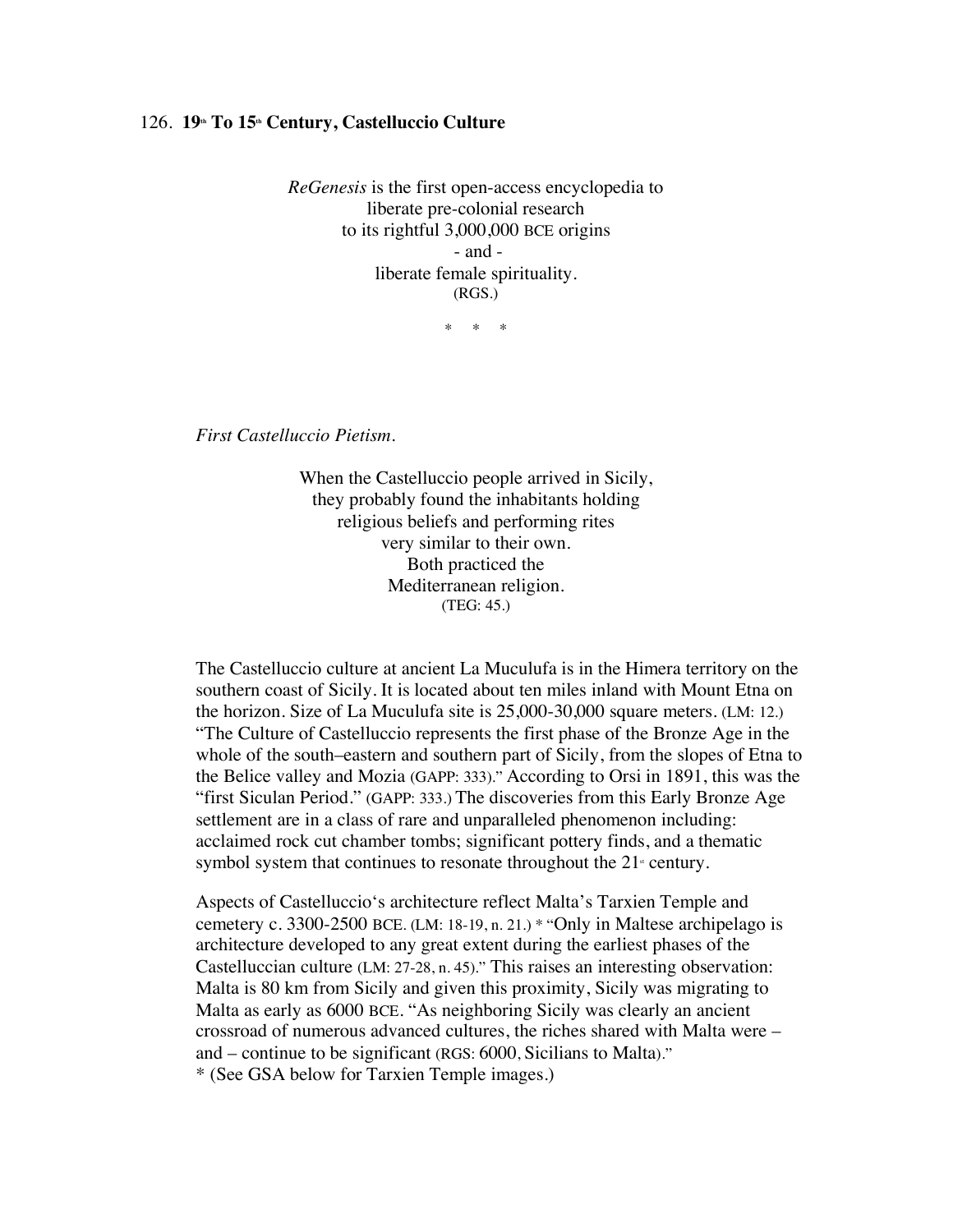Significant pottery finds include a dense concentration of unburnished pottery with extensive motifs similar to discoveries from Cyprus, Troy, Crete, Anatolia, Balkans, Levant, and the Near East. The dense concentration of Castelluccian pottery is around 20,000 decorated fragments, 75% of which are from the sanctuary. (LM: 194.) Also of interest are the acclaimed rock cut chamber tombs with carved abstract door slabs of anthropomorphic memorial motifs that are legendary. \* Early mid–Neolithic Castelluccian culture was producing more figurative art but this disappears in the Early Bronze Age *in favor of abstraction*. "This is predominant in the full Castelluccian period … in many motifs on ceramics [and the] famous tomb portals where the figural element is only the remote point of departure for an abstract work." (LM: 62-63.) \* Tomb location is high above La Muculufa in the necropolis. (LM: 30; GAPP: 334.) (See GSA Section for temple tombs #31, #32, and #34 along with comparative images of labyrinthine spirals from Malta's Tarxien Temple, which are similar to

Four Castelluccio huts (c. 2500 BCE) have also been excavated. (LM: 16.) Circular Hut No. 2 may have been a potter's storage room. Hut No. 3 is more elongated (LM: 26, 136, Fig. 10.2) and raises questions about a possible correlation with the Lengyel Culture Longhouses, \* although Lengyel predates Castelluccio. Other Castelluccio buildings include an open–air sanctuary \*\* on the east end of a natural terrace that may have been used for feasting and ritual observations. (LM: 12, 30.)

```
* (See GSA below.)
```
\*\* (Zone S, La Muculufa I.)

Castelluccio tomb door #34.

Other discoveries include spindle whorls, bobbins and awls (LM: 77, 91) plus a vast catalogue of high quality ground–stone tools produced by chipping, grinding and polishing basalt, along with bone (sheep–goat) and less obsidian and flint. (LM: 81- 85.) Further research is pending to "define the relationship between Sicilian chipped–stone typologies and those of North Africa, as well as those of Europe." (LM: 85, n. 184.) An interesting exploration topic might include the highly developed "Acheulian traditions that included the Levalloisian Technique (stone flaking) by the late Acheulian Period" in the Levant area. (ARBR; ABA.)

The Castelluccio celebrated symbol system includes remarkable abstract door slabs of anthropomorphic memorial motifs at the rock cut chamber tombs as discussed above. Other motifs are:

1) dot and circle (LM: 163, #158; 203 AC); & Bossed Bone Plaque (TEG: 44-45, Fig. 13); 2) rayed circle but not necessarily a sun-disk (TEG: 82; LM: 209 SN);

3) butterfly-double-axe: (LM: 38, 141 #15.4, 151 #26 and #29 and 32, 152 #55, & 153 #68);

4) X motif: (LM: 153 #65 and #66, 161 #155, 203 BC, and 207 LC);

5) spiral: (LM: 158 #97, and 204 CS);

6) bucrania (TLG: 141-142; LM: 164 #122); and

7) cathedra (CK: SECTION F1; APL: 2-23-1999; LM: 174 #355).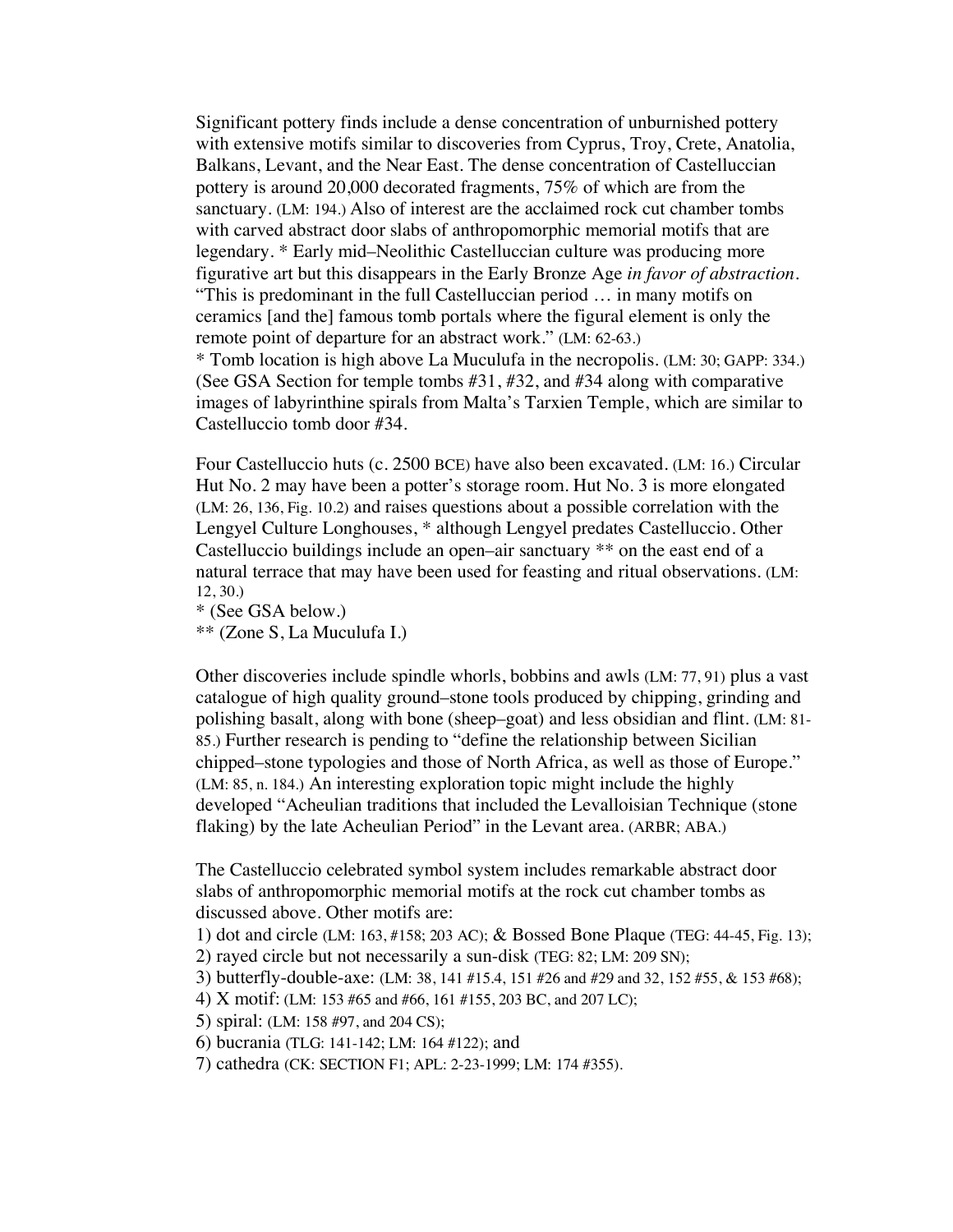Also for ancient symbol research of the double-axe and butterfly that may relate to the X, V and triangle on Castelluccio's tomb door #34:

- Gimbutas, Marija Alseikaite. *Goddesses and Gods of Old Europe, 6500-3500 BC: Myths and Cult Images.*  $2^{\omega}$  ed. London, England: Thames and Hudson, Ltd., 1984. [*The Gods and Goddesses of Old Europe, 7000-3500 BC: Myths, Legends, and Cult Images*. Berkeley, CA: University of California Press, 1974.] (GGE: 186-187.)
	- \_\_\_\_\_. *The Language of the Goddess*. San Francisco, CA: Harper San Francisco, 1989. (LOG: 13.)
- Haarmann, Harald. *Early Civilization and Literacy in Europe: An Inquiry into Cultural Continuity in the Mediterranean World*. New York, NY: Mouton de Gruyter, 1996. (ECLE.)
- \_\_\_\_\_. "Writing in the Ancient Mediterranean: The Old European Legacy." *From the Realm of the Ancestors: An Anthology in Honor of Marija Gimbutas*. Ed. Joan Marler. Manchester, CT: Knowledge, Ideas and Trends, Inc., 1997. (WAM: 116-118.)
- \_\_\_\_\_. *Ancient Knowledge, Ancient Know-How, Ancient Reasoning: Cultural Memory in Transition, from Prehistory to Classical Antiquity and Beyond*. Amherst, NY: Cambria Press, 2013. (AN.)
- Langdon, Stephen. *Tammuz and Ishtar: A Monograph upon Babylonian Religion and Theology, Containing Extensive Extracts from the Tammuz Liturgies and All of the Arbela Oracles.* Oxford, England: Clarendon Press, 1914. (TAI.)

Further Sicily research:

| Birnbaum, Lucia Chiavola. Black Madonnas: Feminism, Religion, and Politics |
|----------------------------------------------------------------------------|
| <i>in Italy.</i> Boston, MA: Northeastern University Press, 1993. (BLM.)   |
| . Dark Mother: African Origins and Godmothers. San Jose, CA:               |

- Authors Choice Press, 2001. (DM.)
- \_\_\_\_\_. "African Origins with a Semitic Overlay: Dark Mother of Ancient Europeans." Papers presented at the World Conference on Matriarchal Studies. Luxemburg, 5-7 September 2003. (AO.)
- \_\_\_\_\_. "The Future Has an Ancient Heart: Legacy of African Migration Paths in Europe, Sardinia, Sicily, and Tuscany in Italy, Basque Region and Andalusia in Spain; Brittany and the South of France." Working paper presented at, "Societies of Peace. Past, Present, Future  $2<sup>nd</sup>$  World Congress on Matriarchal Studies, San Marcos and Austin, Texas." Sep. 29-Oct. 2, 2005: Revised and edited on Sep. 7, 2005. (FHL.)
- Cavalli-Sforza, Luigi Luca, and Francesco Cavalli-Sforza. *The Great Human Diasporas: The History of Diversity and Evolution*. New York, NY: Helix Books, 1995. (GHD.)
- Cavalli-Sforza, Luigi Luca. "Genetic Evidence Supporting Marija Gimbutas' Work on the Origin of Indo-European People*." From the Realm of the Ancestors: An Anthology in Honor of Marija Gimbutas*. Ed. Joan Marler. Manchester, CT: Knowledge, Ideas and Trends, Inc., 1997. 93-101. (GE.)
- Malfitano, Giovanni. "The History of the Italian Island." *Sicily the Island of*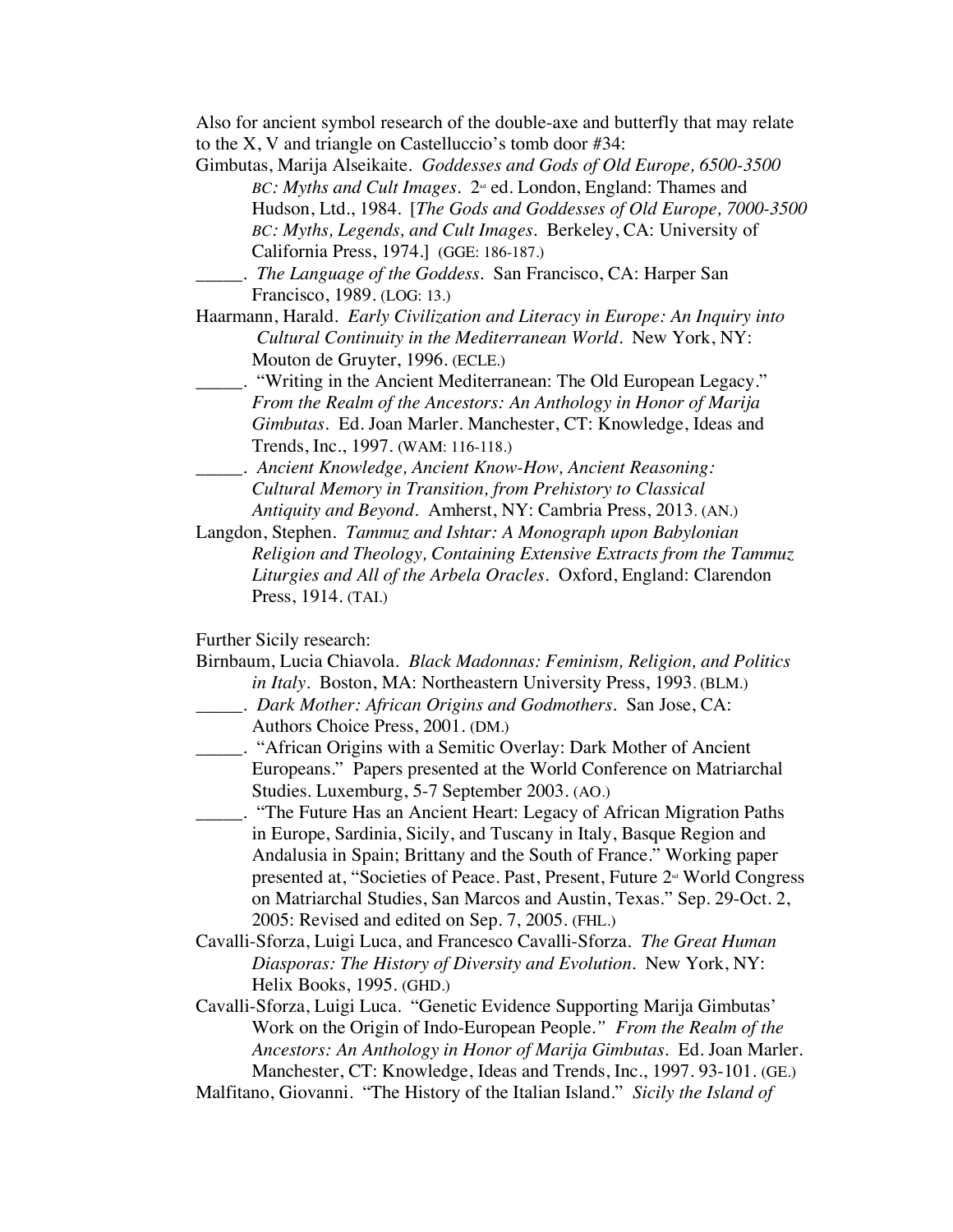*Sun* (2003-2004). 23 Nov. 2005. (HIL.)

- McConnell, Brian E. and John Chervinsky. *La Muculufa II: Excavation and Survey of the Regione Siciliana, Soprintendenza Ai Beni Culturali Ed Ambientali Di Agrigento in Collaboration with Brown University*. Providence, RI: Center for Old World Archaeology and Art, Brown University. 1995. (LM.)
- Quatriglio, Giuseppe. *A Thousand Years in Sicily: From the Arabs to the Bourbons*. New York, NY: Legas, 1991. (TY.)
- Sestieri, Anna Maria Bietti, Maria Costanza Lentini, and Giuseppe Voza. *Guide Archeologiche Preistoria e Protostoria in Italia: Sicilia Orientale Ed Isole Eolie.* Sicily: A. B. A. C. O., 1995. (GAPP.)
- Further Malta research:
- Barrowclough, David A. and Caroline Malone, Eds. "Cult in Context: Reconsidering Ritual in Archaeology." Oxford, England: Oxford Books, 2007. (CIC.)
- Biaggi, Christina. *Habitations of the Great Goddess*. Manchester, CT: Ideas and Trends, Inc., 1994. (HGG.)
- \_\_\_\_\_. "Temple-Tombs and Sculptures in the Shape of the Body of the Great Goddess." *From the Realm of the Ancestors: An Anthology in Honor of Marija Gimbutas*. Ed. Joan Marler. Manchester, CT: Knowledge, Ideas and Trends, Inc., 1997. 498-507. (TTASS.)
- \_\_\_\_\_. "Myths of the Goddess in Neolithic Island Cultures of Northwest Europe and the Mediterranean." *ReVision* 21.3 (Winter 1999): 36-41. (MGN.)
- Bonanno, Anthony, Ed. *Archaeology and Fertility Cult in the Ancient Mediterranean.* Papers presented at the First International Conference on Archaeology of the Ancient Mediterranean. University of Malta, 2-5 Sep. 1985. Amsterdam, Netherlands: B. R. Publishing, 1985. (AFC.)
- Cilia, Daniel, et al. *Malta before History.* Sliema, Malta: Miranda, 2004. (MBH.)
- Farrugia, Joe. Senior guide at the National Archaeological Museum. Valletta, Malta. (FAR).
- Formosa, Gerald J. *The Megalithic Monuments of Malta.* Vancouver, Canada: Skorba Publishers, 1975. (MMM.)
- Gimbutas, Marija Alseikaite. *Goddesses and Gods of Old Europe, 6500-3500 BC: Myths and Cult Images.* 2<sup>nd</sup> ed. London, England: Thames and Hudson, Ltd., 1984. [*The Gods and Goddesses of Old Europe, 7000-3500 BC: Myths, Legends, and Cult Images*. Berkeley, CA: University of California Press, 1974.] (GGE.)
- \_\_\_\_\_. *The Language of the Goddess*. San Francisco, CA: Harper San Francisco 1989. (LOG.)
- \_\_\_\_\_. *The Living Goddesses*. Supplemented and Ed. by Miriam Robbins Dexter. Berkeley, CA: University of California Press, 1999. 93-98, 61-63. Proof copy. (TLG.)
- Lewis, Harrison. *Ancient Malta: A Study of Its Antiquities*. Gerrards Cross, Bucks, England: Colin Smythe Ltd., 1977. (AM.)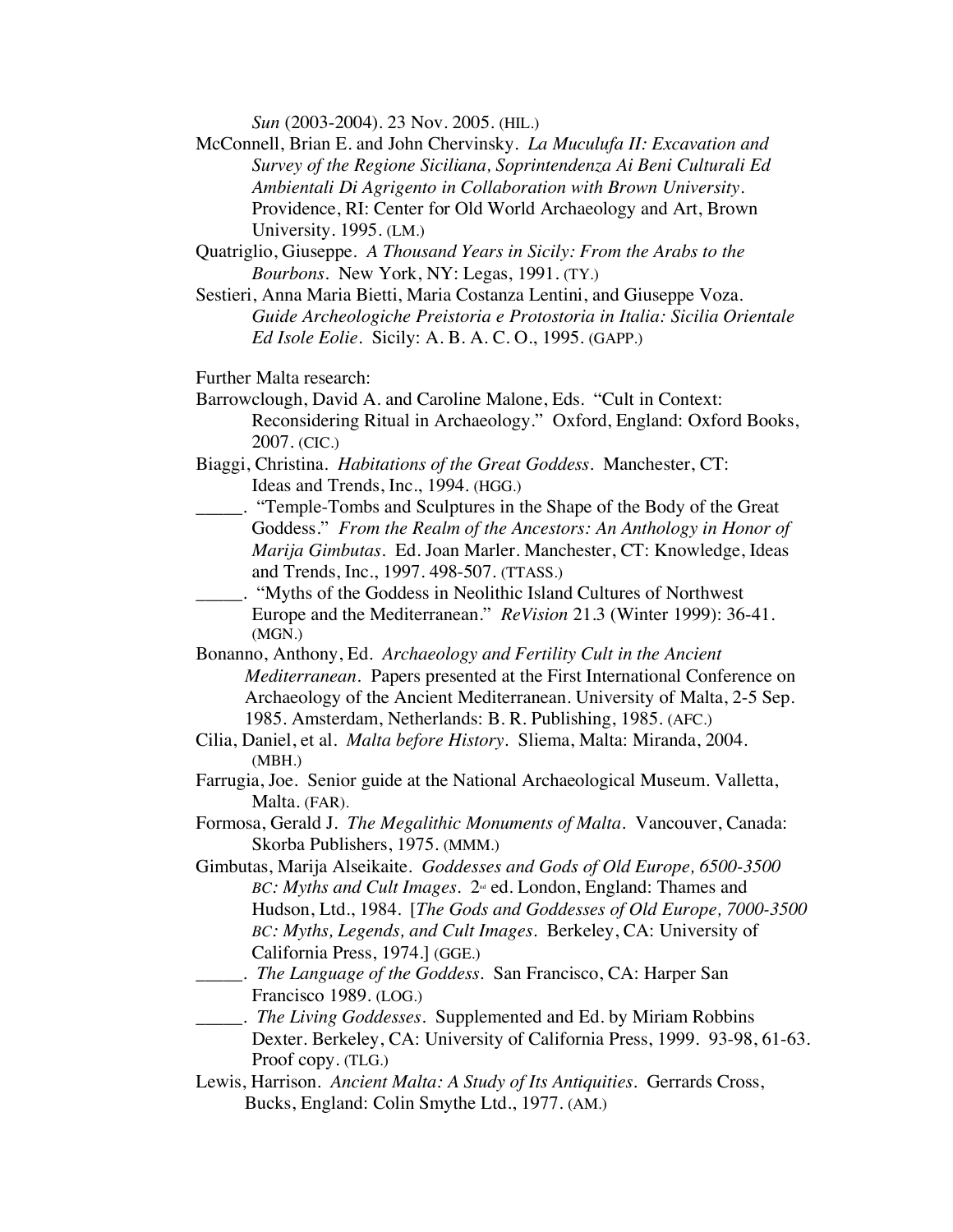- Lubell, Winifred Milius. "Temples of the Great Goddess." *Heresies: A Feminist Publication on Art and Politics.* (Revised Edition). 2.1, Issue 5 (1982): 32-39. (TGG.)
- Rountree, Kathryn."The Case of the Missing Goddess: Plurality, Power, and Prejudice in Reconstructions of Malta's Neolithic Past." *Journal of Feminist Studies in Religion.* 19. 2 (Fall, 2003): 25-43. (COMG.)
- Sultana, Sharon. *The National Museum of Archaeology, Valletta: The Neolithic Period*. Sta. Venera, Malta: Heritage Books in association with Heritage Malta, 2006. (NM.)
- Topp, Celia. *Pre-historic Malta and Gozo*. Valetta, Malta: Progress Press, 1970. (PMG.)
- Trump, David H. *Malta: An Archaeological Guide*. London, England: Faber and Faber, 1972. (MAG.)
	- \_\_\_\_\_. *The Prehistory of the Mediterranean*. London, England: Allen Lane, 1980. (PM.)

Further research on symbolic systems including ochre, the V/triangle/vulvic cave engravings and gender emergence:

- Caldwell, Duncan. "Supernatural Pregnancies: Common Features and New Ideas Concerning Upper Paleolithic Feminine Imagery." *Arts & Cultures.*  Geneva, Switzerland: Barbier-Mueller Museums, 2010. 52-75. (SPC.)
- Christ, Carol P. "Why Women Need the Goddess: Phenomenological, Psychological, and Political Reflections." *Womanspirit Rising: A Feminist Reader in Religion*. Eds. Carol P. Christ, and Judith Plaskow. San Francisco, CA: Harper & Row, 1979. 71-86. (WWN.)
- Clottes, Jean, and J. David Lewis-Williams. *The Shamans of Prehistory: Trance and Magic in the Painted Caves.* Trans. Sophie Hawkes. New York, NY: Harry N. Abrams, 1998. (SOP.)
- Conroy, L. P. "Female Figurines of the Upper Paleolithic and the Emergence of Gender." *Women in Archaeology: A Feminist Critique*. Eds. Hilary du Cros and Laurajane Smith. Canberra, Australia: Dept. of Prehistory, Research School of Pacific Studies, Australian National University, 1993. 153-160. (FF.)
- Hovers, Erella, et al. "An Early Case of Color Symbolism: Ochre Use by Modern Humans in Qafzeh Cave." *Current Anthropology* 44.4 (Aug.- Oct. 2003): 491-522. (ECC.)
- Jabr, Ferris. "Ars Longa." *New York Times Magazine,* Dec. 7, 2014: 18, 20. (ARSL.)
- Joan, Eahr Amelia. "Ochre's Living Lineage: The Gyne-Morphic Bloodline of Spirituality." Publication, 2018. (OLL.)
- Marler, Joan, and Miriam R. Dexter, Eds. *Signs of Civilization: Neolithic Symbol System of Southeast Europe*. Novi Sad, Hungary: Institute of Archaeomythology, 2009. (SC.)
- Marshack, Alexander. "On Paleolithic Ochre and the Early Uses of Color and Symbols." *Current Anthropology* 22.2 (Apr. 1981): 188-191. (POE.)
- McCoid, Catherine Hodge and LeRoy D. McDermott. "Toward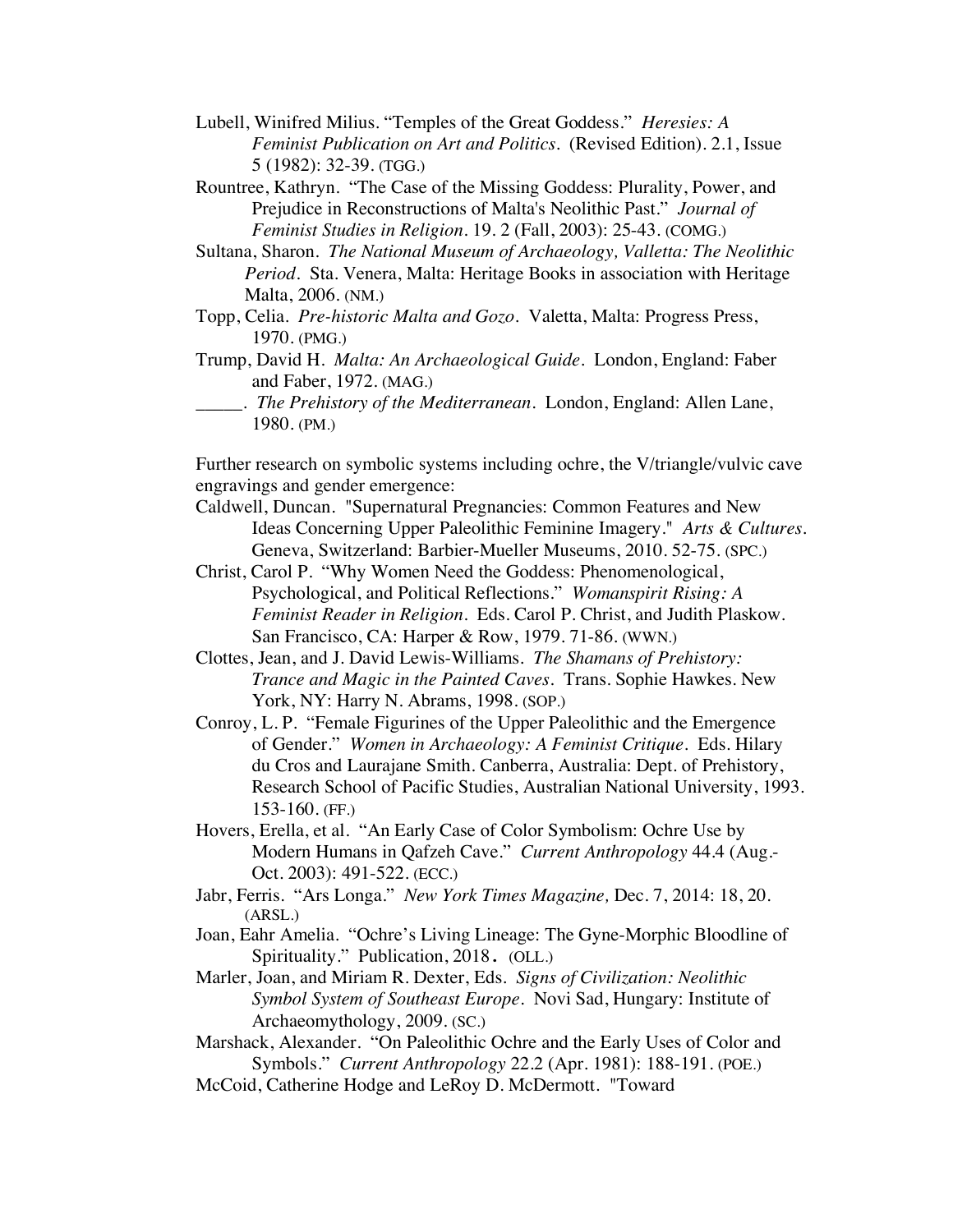Decolonizing Gender." *American Anthropologist* 98.2 (Jun. 1996): 319-326. (TDG.)

Rubin, Alissa J. "A Mirror of Subterranean Wonders: Replica of Chauvet Cave Bristles with Lifelike Paintings." *New York Times*, Apr. 25, 2015: C1-C2. (MSW.)

Tedlock, Barbara. *The Woman in the Shaman's Body: Reclaiming the Feminine in Religion and Medicine*. New York, NY: Bantam Books, 2005. (WSB.)

Further ancient symbol research of the double-axe and butterfly that may relate to the X, V and triangle on Castelluccio's tomb door #34:

- Gimbutas, Marija Alseikaite. *Goddesses and Gods of Old Europe, 6500-3500 BC: Myths and Cult Images.*  $2^{nd}$  ed. London, England: Thames and Hudson, Ltd., 1984. [*The Gods and Goddesses of Old Europe, 7000-3500 BC: Myths, Legends, and Cult Images*. Berkeley, CA: University of California Press, 1974.] (GGE: 186-187.)
- \_\_\_\_\_. *The Language of the Goddess*. San Francisco, CA: Harper San Francisco, 1989. (LOG: 13.)
- Haarmann, Harald. *Early Civilization and Literacy in Europe: An Inquiry into Cultural Continuity in the Mediterranean World*. New York, NY: Mouton de Gruyter, 1996. (ECLE.)
- \_\_\_\_\_. "Writing in the Ancient Mediterranean: The Old European Legacy." *From the Realm of the Ancestors: An Anthology in Honor of Marija Gimbutas*. Ed. Joan Marler. Manchester, CT: Knowledge, Ideas and Trends, Inc., 1997. (WAM: 116-118.)
- \_\_\_\_\_. *Ancient Knowledge, Ancient Know-How, Ancient Reasoning: Culture Memory in Transition, from Prehistory to Classical Antiquity and Beyond.* Amherst, NY: Cambria Press, 2013. (AN.)

Langdon, Stephen. *Tammuz and Ishtar: A Monograph upon Babylonian Religion and Theology, Containing Extensive Extracts from the Tammuz Liturgies and All of the Arbela Oracles.* Oxford, England: Clarendon Press, 1914. (TAI.)

IMAGE: DOUBLE SPIRALS ON TOMB DOOR #34: CASTELLUCCIO, SICILY. PHOTO: © GSA. DESCRIPTION: CASTELLUCCIO TOMB DOOR #34 INCLUDING TWO SETS OF DOUBLE SPIRALS OR OWL EYES AND 'M' SIGN ON THE LOWER REGISTER. SLIDE LOCATION SICILY, SHEET 17, ROW 3, SLEEVE 3, SLIDE #33, BCE. CU\_SIC\_S17\_R3\_SL3\_S33

SHOT ON LOCATION: MUSEO ARCHEOLOGICO REGIONALE PAOLO ORSI: SYRACUSE, SICILY.

NOTE 1: THE SPIRAL MAY "BE THOUGHT OF AS AN ELEMENTARY UNICURSAL LABYRINTH AS THEY HAVE AN INDIRECT PATH LEADING TO A HIDDEN CENTER." (MLW: 18.)

NOTE 2: ONE OF THE EARLIEST SYMBOLIC SYMBOLS IS THE 'M' OR ABBREVIATED ZIG-ZAG INDICATING AQUATIC SIGNIFICANCE, AMNIOTIC FLUID, OR MOTHER. (LOG: 19.)

NOTE 3: ANONYMOUS. "ORLY GOLDWASSER RESPONDS." *BIBLICAL ARCHAEOLOGY REVIEW* 36.5 (SEP.–OCT. 2010): 11. (OG.)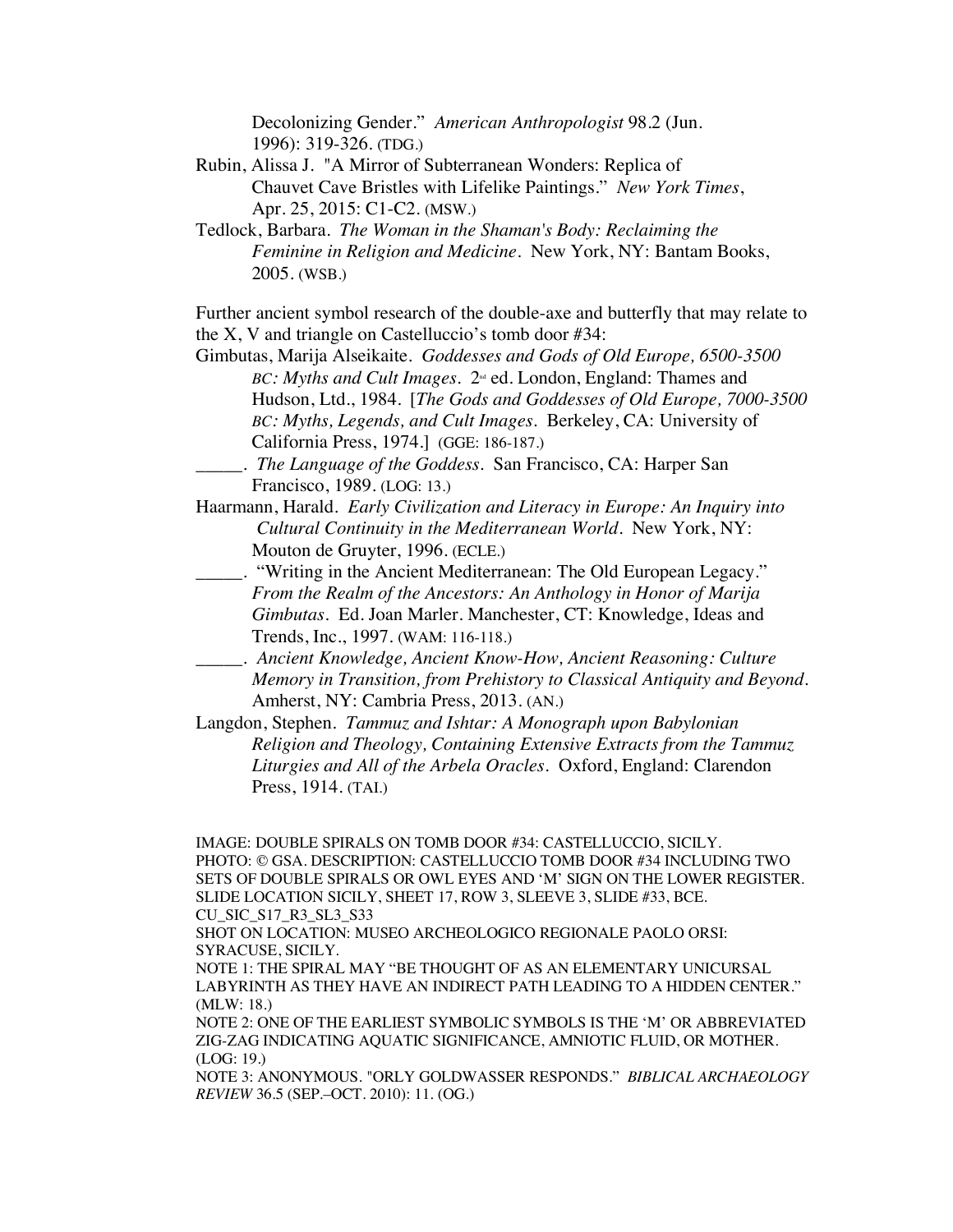NOTE 4: PAIRED SPIRAL OCULI MAY BE INTERPRETED AS OWL EYES? NOTE 5: FIELDWORK PROJECT 1998.

IMAGE: MALTA DOUBLE SPIRALS: TARXIEN, MALTA. PHOTO: © GSA. DESCRIPTION: TWO SETS OF LABYRINTHINE SPIRALS FROM MALTA'S TARXIEN TEMPLE, SIMILAR TO THE CASTELLUCCIO TOMB DOOR #34, IMMEDIATELY ABOVE. SLIDE LOCATION MALTA, SHEET 2, ROW 3, SLEEVE 5, SLIDE #20, BCE. CO\_MAL\_S2\_R3\_SL5\_S20.jpg SHOT ON LOCATION: TARXIEN TEMPLE, MALTA. NOTE 1 THE SPIRAL. "THOUGHT OF AS AN ELEMENTARY UNICURSAL LABYRINTH AS THEY HAVE AN INDIRECT PATH LEADING TO A HIDDEN CENTER (MLW: 18)." NOTE 2: GIVEN THE CASTELLUCCIO TOMB DOOR #34, "WE ARE REMINDED OF THE PAIR OF FINELY CARVED LARGE SPIRALS ON A SLAB IN THE MAIN ENTRANCE OF HAL TARXIEN, MALTA." (TEG: 44.) NOTE 3: FIELDWORK PROJECT 1983-1989.

NOTE: REPOSITION SLIDE AS TURNED ON ITS SIDE: CHRISI KARVONIDES' TEAM.

IMAGE. SPIRALS: TARXIEN TEMPLE, MALTA. PHOTO: © GSA. DESCRIPTION: AERIAL VIEW OF TARXIEN TEMPLE INCLUDING SPIRALS SIMILAR TO THE ABOVE CASTELLUCCIO TOMB DOOR #34, CASTELLUCCIO, SICILY. SLIDE LOCATION MALTA, SHEET 2, ROW 4, SLEEVE 1, SLIDE #17, 3300 BCE. CO\_MAL\_S2\_R4\_SL1\_S17. SHOT ON LOCATION: TARXIEN TEMPLE: MALTA. NOTE 1: FIELDWORK PROJECT 1985.

 $INFORMATION = TWO.$ MAGE: TOMB DOOR #31: CASTELLUCCIO, SICILY. PHOTO: © GSA. DESCRIPTION: CASTELLUCCIO TOMB DOOR #31 INCLUDING A DOUBLE SPIRAL OR OWL EYES. SLIDE LOCATION SICILY, SHEET 18, ROW 1, SLEEVE 4, SLIDE #28, BCE. COMPLETE SLIDE KEY IS > CU\_SIC\_S18\_R1\_SL4\_S28 SHOT ON LOCATION: MUSEO ARCHEOLOGICO REGIONALE PAOLO ORSI: SYRACUSE, SICILY. NOTE 1 THE SPIRAL. "AN ELEMENTARY UNICURSAL LABYRINTH AS THEY HAVE AN INDIRECT PATH LEADING TO A HIDDEN CENTER (MLW: 18)." NOTE 2: THE SPIRALS ON THE TOP REGISTER ARE EYES WITH A NOSE IN BETWEEN. NOTE 3: "BELOW IS THE NECK, DIVIDED INTO TWO BY A DEEP GROOVE, FROM THE LOWER END START THE SHOULDERS, CONTINUED AS ARMS, AND BELOW ARE TWO PLAIN DISCS REPRESENTING BREASTS (TEG: 44)." NOTE 4: AN INTERPRETATION OF PAIRED SPIRAL OCULI IS OWL EYES. NOTE 5: FIELDWORK PROJECT 1998. NOTE THAT COMPETE KEY = CU\_SIC\_S18\_R1\_SL4\_S28 RE. TWO SLIDES. IMAGE: TOMB DOOR #32: CASTELLUCCIO, SICILY. PHOTO: © GSA. DESCRIPTION: CASTELLUCCIO TOMB DOOR #32 INCLUDING THE SYMBOL X. SLIDE LOCATION SICILY, SHEET 18, ROW 3, SLEEVE 1, SLIDE #26, BCE.

CU\_SIC\_S18\_R3\_SL1\_S26 SHOT ON LOCATION: MUSEO ARCHEOLOGICO REGIONALE PAOLO ORSI: SYRACUSE, SICILY.

NOTE 1:

THE X, WHICH IN OLD CANAANITE ALPHABET IS THE SAME AS, THE LETTER *TAW* MEANT 'HOLY FOR THE GODDESS.' SO WERE CAKES AND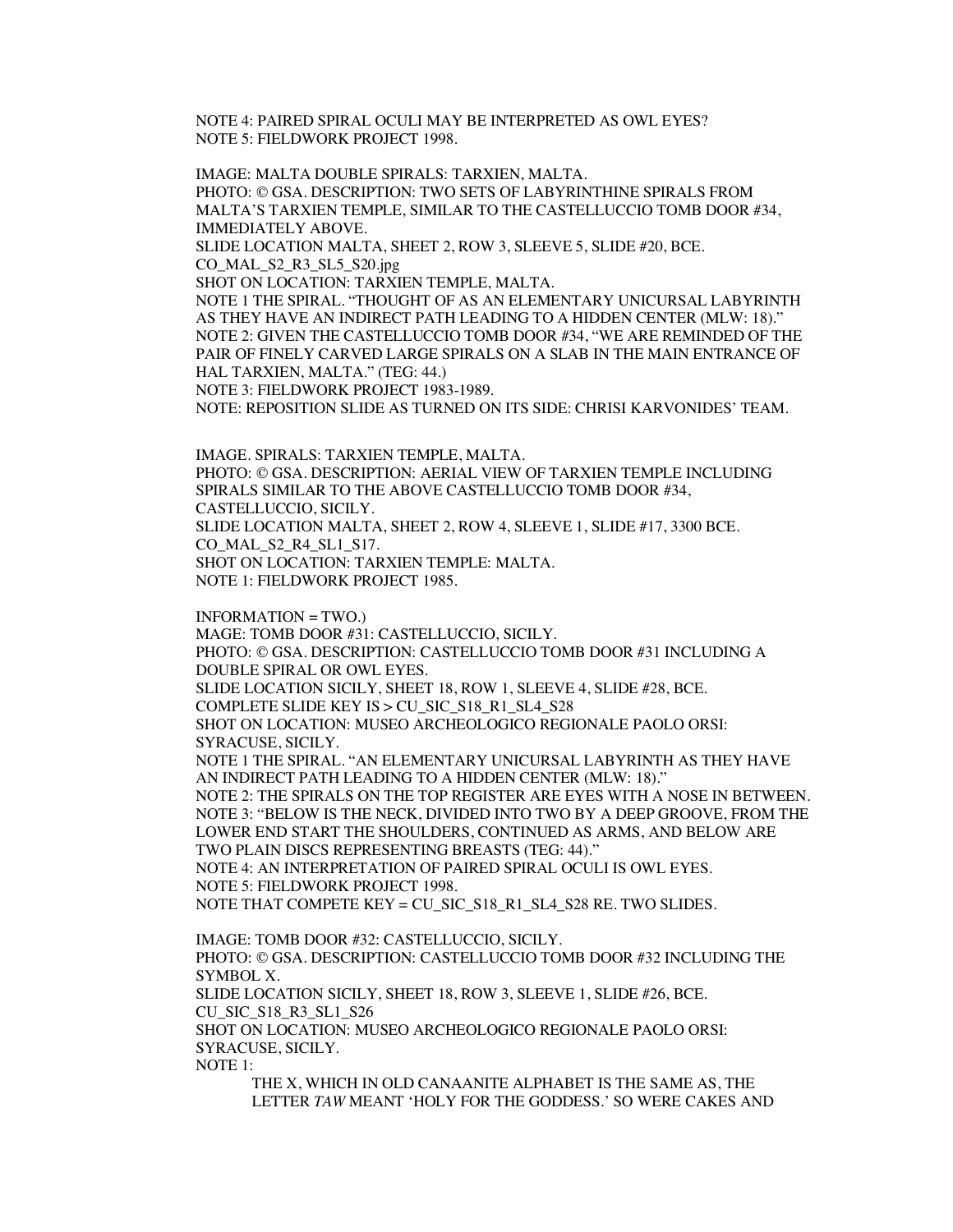BREADS ALSO MARKED THAT WERE DEDICATED TO THE GODDESS (TVG: 188, n. 64) (THINK HOT CROSS BUNS ON EASTER/EOSTRA/PASSOVER (RGS).

NOTE 2:

THE SYMBOL-LETTER 'V' IS IN THE ICONIC CHEVRON FAMILY (LOG: 15; GGE: 117) INCLUDING THE DOUBLE V; 'CHEVRON AND 'CROSS-BAND' OR X FORMED BY TWO V'S TOUCHING AT THE APEX' (LOG: 11); TRIANGLE-SHAPED VOTIVE DOUBLE-AXE; AND NEOLITHIC ANTHROPOMORPHIC HOURGLASSES **(**LOG: 239-243) AMONG OTHERS.

NOTE 3:

SACRED BREAD & CAKES WITH AN 'X' ON TOP WERE BAKED TO INANNA. (TAI: 155.) ALSO SEE URS WINTER, OP. CIT. P. 569 CONCERNING REMARKS ON TERRA-COTTA FIGURES WHICH MAY REPRESENT BAKED GOODS WITH THE SIGN OF AN X (TVG: 188, n. 64).

NOTE 4: AN INTERPRETATION OF PAIRED SPIRAL OCULI IS OWL EYES. NOTE 5: FOR THE FIRST *REGENESIS* DISCUSSION ON THE X AND V, SEE RGS: 70,000, BLOMBOS CAVE X AND V SHAPED ENGRAVINGS). NOTE 6: FIELDWORK PROJECT 1998.

IMAGE: GODDESS WEARING PENDANT WITH SYMBOL X: PALERMO, SICILY. PHOTO: © GSA. DESCRIPTION: POSSIBLE RITUAL OR CEREMONIAL PENDANT WITH 'X' WORN BY A MOTHER GODDESS (POWER BEHIND THE THRONE) WHO NURSES AND BESTOWS LINEAGE.

SLIDE LOCATION SICILY, SHEET 18, ROW 3, SLEEVE 3, SLIDE #7, BCE. CU\_SIC\_S18\_R3\_SL3\_S7

SHOT ON LOCATION: MUSEO ARCHEOLOGICO REGIONALE: PALERMO, SICILY. NOTE 1:

THE X, WHICH IN OLD CANAANITE ALPHABET IS THE SAME AS, THE LETTER *TAW* MEANT 'HOLY FOR THE GODDESS.' SO WERE CAKES AND BREADS ALSO MARKED THAT WERE DEDICATED TO THE GODDESS (TVG: 188, n. 64) (THINK HOT CROSS BUNS ON EASTER/EOSTRA/PASSOVER (RGS).

NOTE 2:

CONCERNING THE USE OF THE MARK 'X' IN THE NEAR EASTERN RELIGIONS, URS WINTER OP. CIT. 301 QUOTES O. KEEL WHO DISCOVERED THE X ON THE FOREHEAD OF CERTAIN NEAR-EASTERN STATUETTES IS A SIGN WHICH IDENTIFIED THE WOMAN AS BELONGING TO THE GODDESS (TVG: 188, n. 64).

NOTE 3: FIELDWORK PROJECT 1998.

PHOTO NOTE: ILLUSTRATION ENHANCEMENT, CHRISI KARVONIDES' TEAM.

IMAGE: SUN DISC OR WOMB–SPARK: SHABAKA STONE, EGYPT. PHOTO: © GSA. DESCRIPTION: A FURTHER EXAMPLE OF SUN RAYS OR SUN BURST, SHABAKA STONE, EGYPT.

SLIDE LOCATION EGYPT, ADDENDUM 4, ROW 3, SLEEVE 4, SLIDE #21, 710 BCE. CO\_EGY\_AD4\_R3\_SL4\_S21.jpg

SHOT ON LOCATION: BRITISH MUSEUM: LONDON, ENGLAND. NOTE 1: FIELDWORK PROJECT 1986.

IMAGE: DOT – IN – CIRCLE MOTIF: ERICE, SICILY. PHOTO: © GSA. DESCRIPTION: DOT – IN – CIRCLE MOTIF (CIRCUMPUNCT), PRIMARY WOMB – SPARK ON TRIANGULAR BASE OR ANICONIC CONE. SLIDE LOCATION SICILY, SHEET 2, ROW 1, SLEEVE 3, SLIDE #23, BCE. CU\_SIC\_S2\_R1\_SL3\_S23 SHOT ON LOCATION: ERICE MUSEUM: ERICE, SICILY. NOTE 1: ALSO SEE DOT – IN – CIRCLE MOTIF ON THE CASTELLUCCIO BOSSED BONE PLAQUE. (TEG: 45, FIG 13.)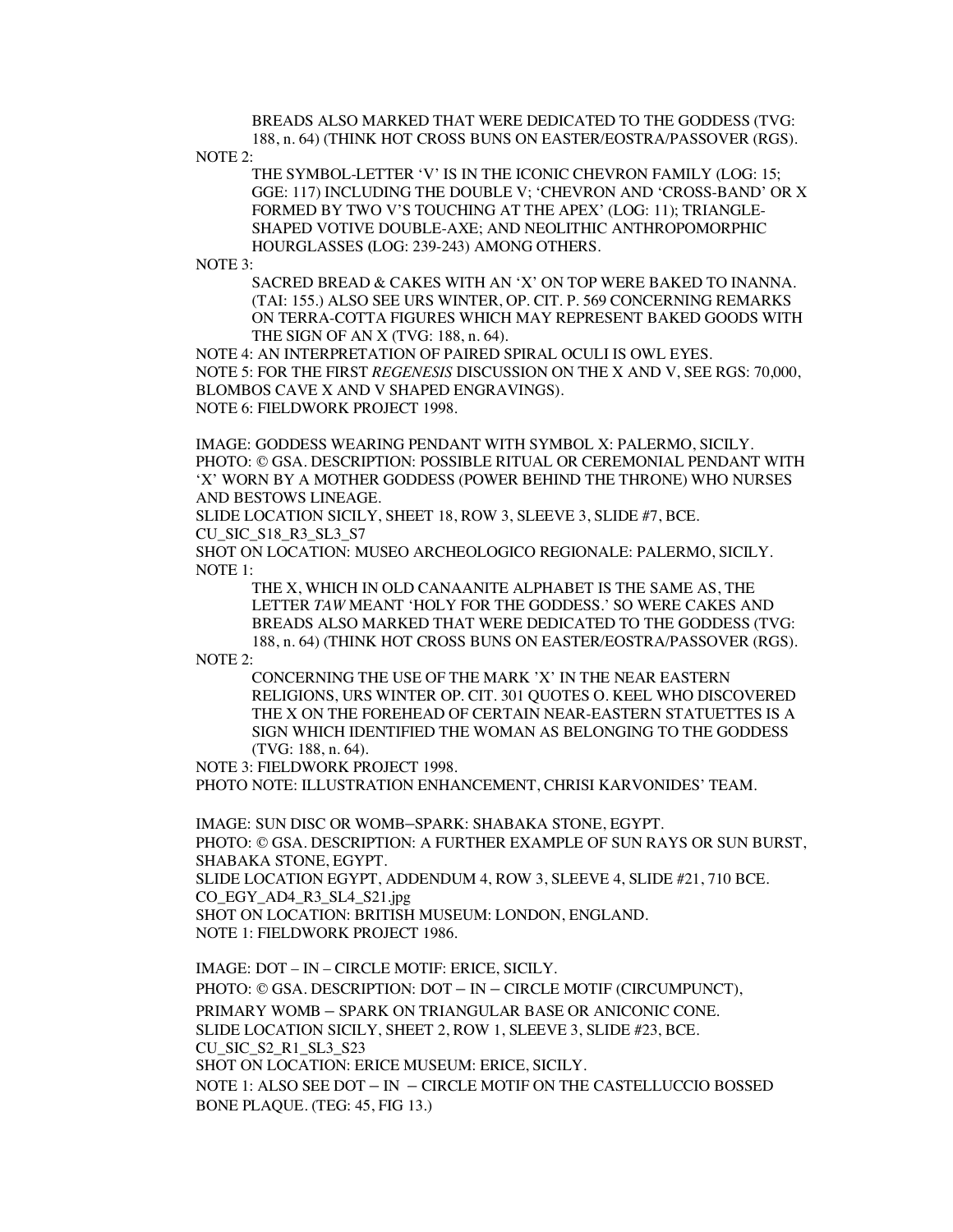NOTE 2: "A CIRCLE WITH A DOT AT ITS CENTER DEPICTS A COMPLETE CYCLE AND CYCLIC PERFECTION, THE RESOLUTION OF ALL POSSIBILITIES IN EXISTENCE (IET: 36)."

NOTE 3: SEE WINN AND PETRIE FOR FURTHER EXAMPLES OF THE CONCENTRIC CIRCLE – AND – DOT (CIRCUMPUNCT) MOTIF. M. M. WINN. (PW: 90, 119, 148, 313.) FLINDERS PETRIE. (DPA: XLIX, # OF 7 - # OF 9 - #OG 5.) NOTE 4: FIELDWORK PROJECT 1998.

IMAGE: DOT IN CIRCLE MOTIF: ERICE, SICILY.

PHOTO: © GSA. DESCRIPTION: DOT – IN – CIRCLE MOTIF (CIRCUMPUNCT), PRIMARY WOMB-SPARK.

SLIDE LOCATION SICILY, SHEET 2, ROW 1, SLEEVE 4, SLIDE #25, BCE. CU\_SIC\_S2\_R1\_SL4\_S25

SHOT ON LOCATION: ERICE MUSEUM: ERICE, SICILY.

NOTE 1: ALSO SEE DOT – IN –CIRCLE MOTIF ON THE CASTELLUCCIO BOSSED BONE PLAQUE. (TEG: 45, FIG 13.)

NOTE 2: "A CIRCLE WITH A DOT AT ITS CENTER DEPICTS A COMPLETE CYCLE AND CYCLIC PERFECTION, THE RESOLUTION OF ALL POSSIBILITIES IN EXISTENCE (IET: 36)." (SELF – ACTUALIZED NUMINOSITY.)

NOTE 3: SEE WINN AND PETRIE FOR FURTHER EXAMPLES OF THE CONCENTRIC CIRCLE – AND – DOT (CIRCUMPUNCT) MOTIF. M. M. WINN. (PW: 90, 119, 148, 313.) FLINDERS PETRIE. (DPA: XLIX, # OF 7 - # OF 9 - #OG 5.) NOTE 4: FIELDWORK PROJECT 1998.

IMAGE: DOUBLE-AXE: PALERMO, SICILY. PHOTO: © GSA. DESCRIPTION: CEREMONIAL ITEM WITH A DOUBLE-AXE CONJOINED AT APEXES. SLIDE LOCATION SICILY, SHEET 4, ROW 4, SLEEVE 3, SLIDE #5, BCE. CU\_SIC\_S4\_R4\_SL3\_S5 SHOT ON LOCATION: MUSEO ARCHEOLOGICO REGIONALE: PALERMO, SICILY. NOTE 1: THE DOUBLE-AXE MAY HAVE BEEN A PROTOTYPE FOR THE CEREMONIAL FIGURE EIGHT AXE OR LABRYS \* FOUND THROUGHOUT THE NEAR AND MIDDLE EAST.

NOTE 2: THE DOUBLE-AXE SYMBOL ON CASTELLUCCIO POTTERY IS FAR FROM UNCOMMON. (FOR FURTHER EXAMPLES SEE: GAPP: 310-311.) NOTE 3: \* CAMERON SUGGESTS THAT A MORE APPROPRIATE TERM FOR THE DOUBLE-AXE IS LABIUM. (SA: 10.) NOTE 4: FIELDWORK PROJECT 1998.

IMAGE: DEITY WITH CAKE: SUMERIA. PHOTO: © GSA. DESCRIPTION: DEITY WITH CAKE HELD TO BREAST: SUMERIAN. SLIDE LOCATION NEAR EAST, SHEET 3, ROW 4, SLEEVE 3, SLIDE #10E, 2850-2350 BCE.

CU\_NEA\_S3\_R4\_SL3\_S10E.jpg SHOT ON LOCATION: MUSÉE DU LOUVRE: PARIS, FRANCE. NOTE 1: FIELDWORK PROJECT 1980-1989.

IMAGE: ROUND CAKE OR BREAD WITH CUNEIFORM SCRIPT: MESOPOTAMIA. PHOTO: © GSA. DESCRIPTION: MESOPOTAMIAN SCRIPT (CUNEIFORM) ON WHAT MAY BE CAKE OR BREAD FOR THE QUEEN OF HEAVEN, ISHTAR (INANNA). SLIDE LOCATION NEAR EAST, SHEET 11, ROW 4, SLEEVE 1, SLIDE #14E,  $2^{\infty}$  MIL. BCE. CU\_NEA\_S11\_R4\_SL1\_S14E.jpg SHOT ON LOCATION: MUSÉE DU LOUVRE: PARIS, FRANCE. NOTE 1: ISHTAR BREAD/CAKE. "O ISHTAR I HAVE MADE A PREPARATION OF